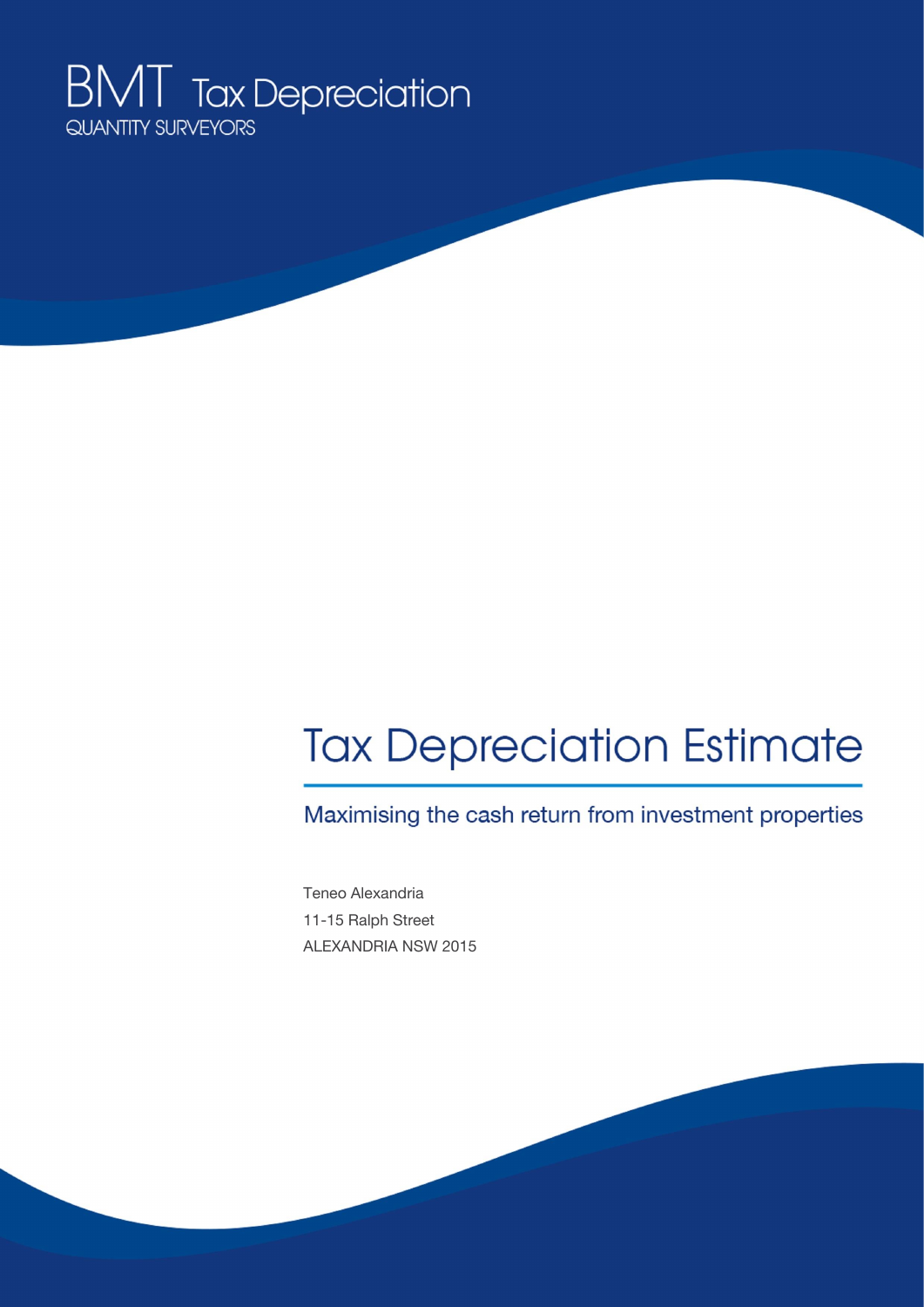30 March, 2021

**Modern Construction & Development Pty Ltd Suite 5/171 Kingsgrove Road KINGSGROVE NSW 2208**

#### **11-15 Ralph Street, ALEXANDRIA NSW 2015 - 739698**

Dear Sir/Madam,

Please find attached the BMT Tax Depreciation Estimates for the above property detailing the depreciation and associated tax allowances that may be available to the owner under the Income Tax Assessment Act 1997 (ITAA97).

This document is intended to provide a guide to the potential depreciation and building allowances available from the purchase of the above residential property, facilitating the estimation of the after tax return on the investment over the first 10 full years of ownership.

#### **1.0 Information**

The following information was used in the preparation of the schedules:

■ Written and verbal information provided by Modern Construction & Development Pty Ltd.

#### **2.0 Depreciation Potential – Plant and Capital Allowance**

The purchaser of the property, intending to use it for income producing purposes, is entitled to depreciation including:

- **•** Division 40, Depreciation of Plant and Equipment; and
- Division 43, Capital Works Allowance (2.5% pa).

The depreciation of plant and equipment items is based on the diminishing value effective life rates as published by the commissioner of taxation (2020/3).

In the scenario where plant and equipment items are not sold at an agreed value these items will be depreciated on the basis of a just attribution of the total expenditure (division 40 ITAA97).

#### **3.0 Capital Work Allowance**

The special building write off allowance is based on the industry specific eligible dates. If the property qualifies for the special building write off, the applicable depreciation rate will be used. Where properties do not qualify for the special building write off allowance, no capital works allowance will be used.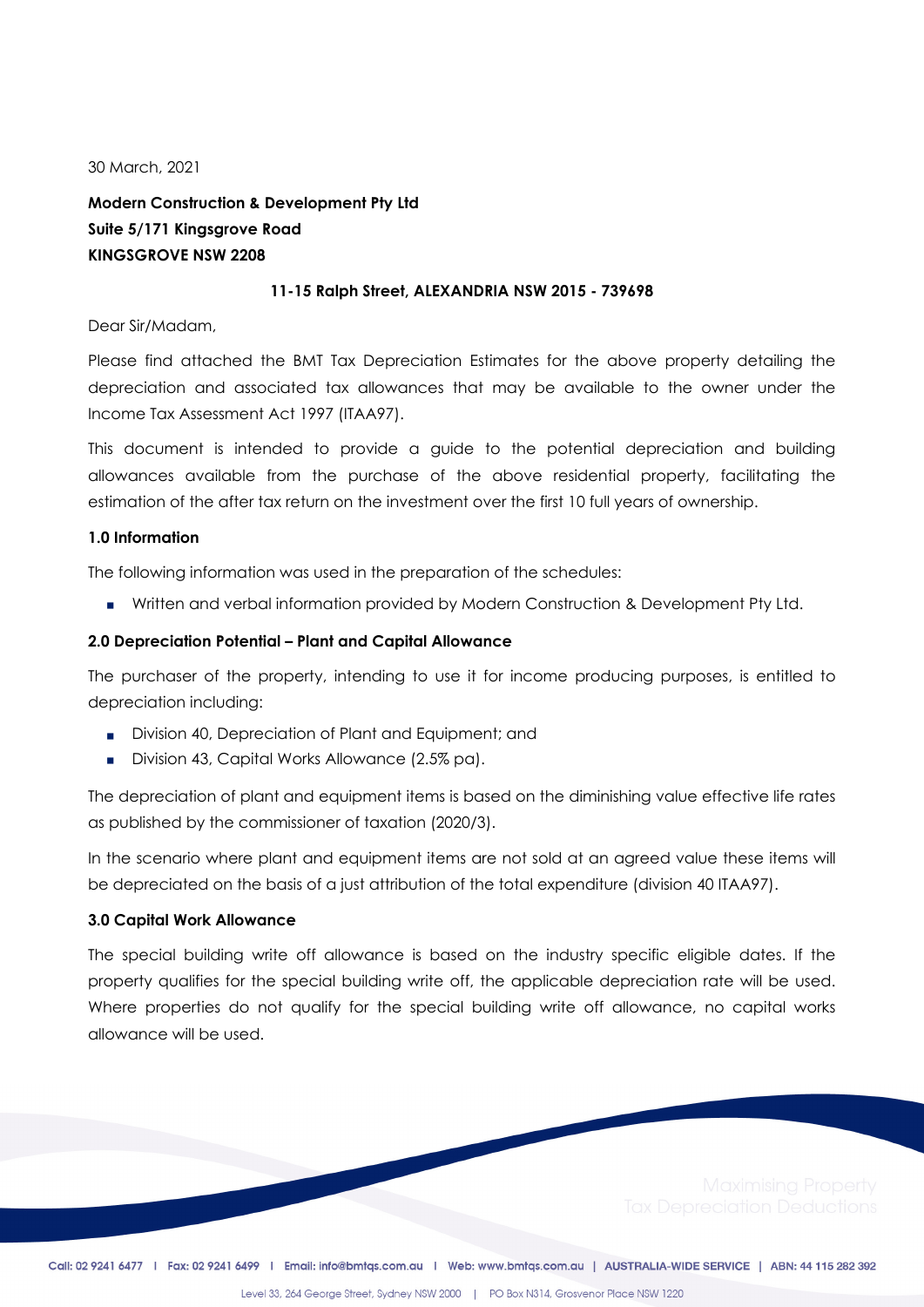

The allowance for capital works will be based on the historical cost of construction less nondepreciable items.

#### **4.0 Estimate Calculation**

This report is based on a just attribution of the total expenditure to estimate the allowances for plant. The estimates provided are based on the sale price as indicated, as the final purchase price at this time is not known.

This estimate has been provided for the purpose of informing the investor of the depreciation potential. Different depreciation returns are available and are influenced by the purchase price of the property.

Please note that the first year calculations are based on ownership over a full financial year.

#### **5.0 Disclaimer**

This report has been based on very preliminary documentation, and the figures provided should be treated as a guide only.

As documentation improves, BMT Tax Depreciation will be able to provide more accurate estimates of depreciation.

#### **6.0 Conclusion**

As can be extracted from the attached tables, the units will obtain maximum depreciation potential within the first 5 years of ownership.

BMT Tax Depreciation would be pleased to provide a complete detailed tax depreciation report on any of the units in the above property upon request.

Our results suggest employing a specialist to maximise the various tax allowances has a significant effect on improving the after tax return.

Should you or the purchaser wish to discuss the contents of this report in more detail, please do not hesitate to contact Bradley Beer at the office.

Yours Sincerely,

BMT Tax Depreciation

BMT Tax Depreciation Pty Ltd Quantity Surveyors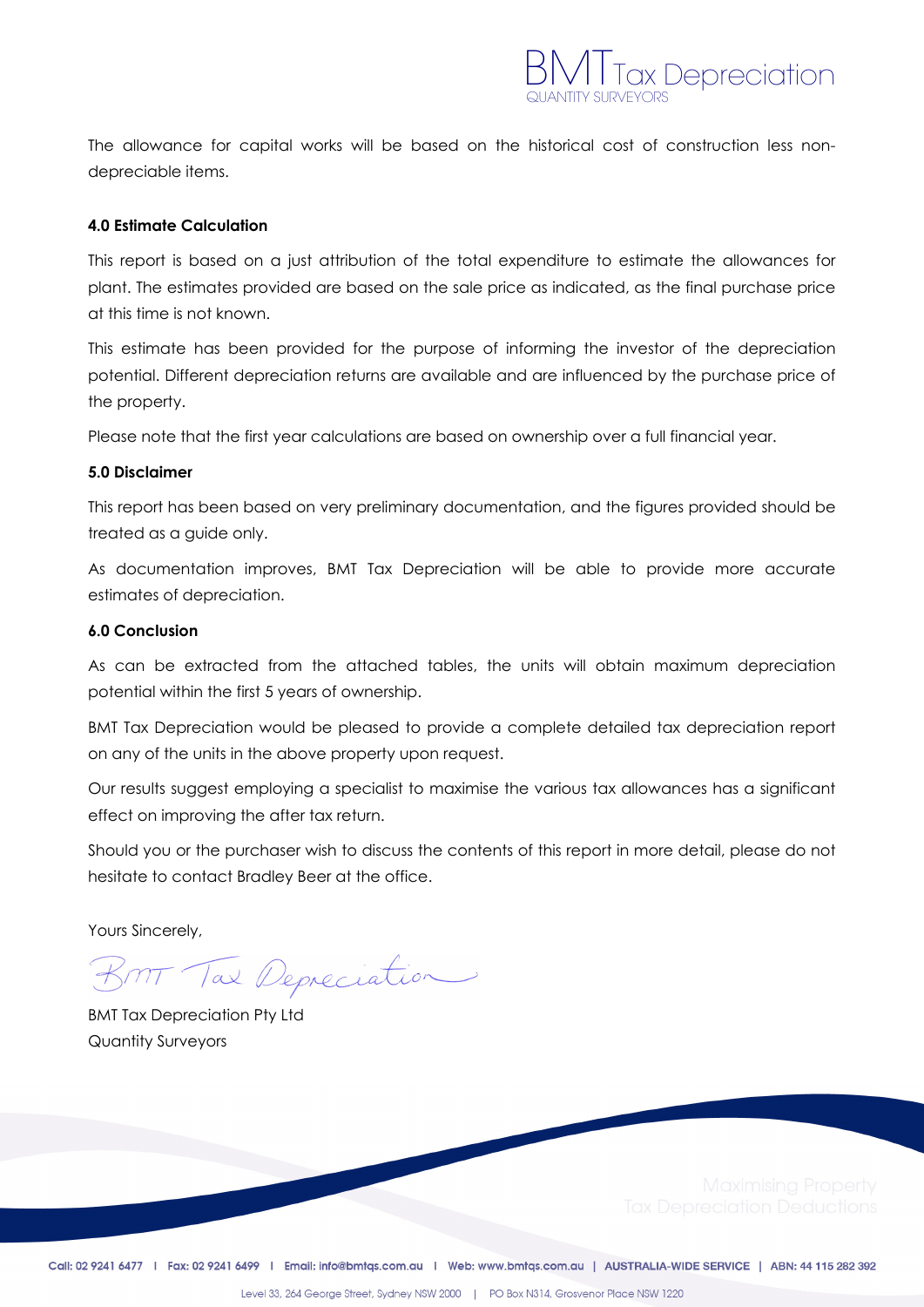

## **Appendix One**

## **BMT Tax Depreciation Estimate**

Teneo Alexandria

11-15 Ralph Street

ALEXANDRIA NSW 2015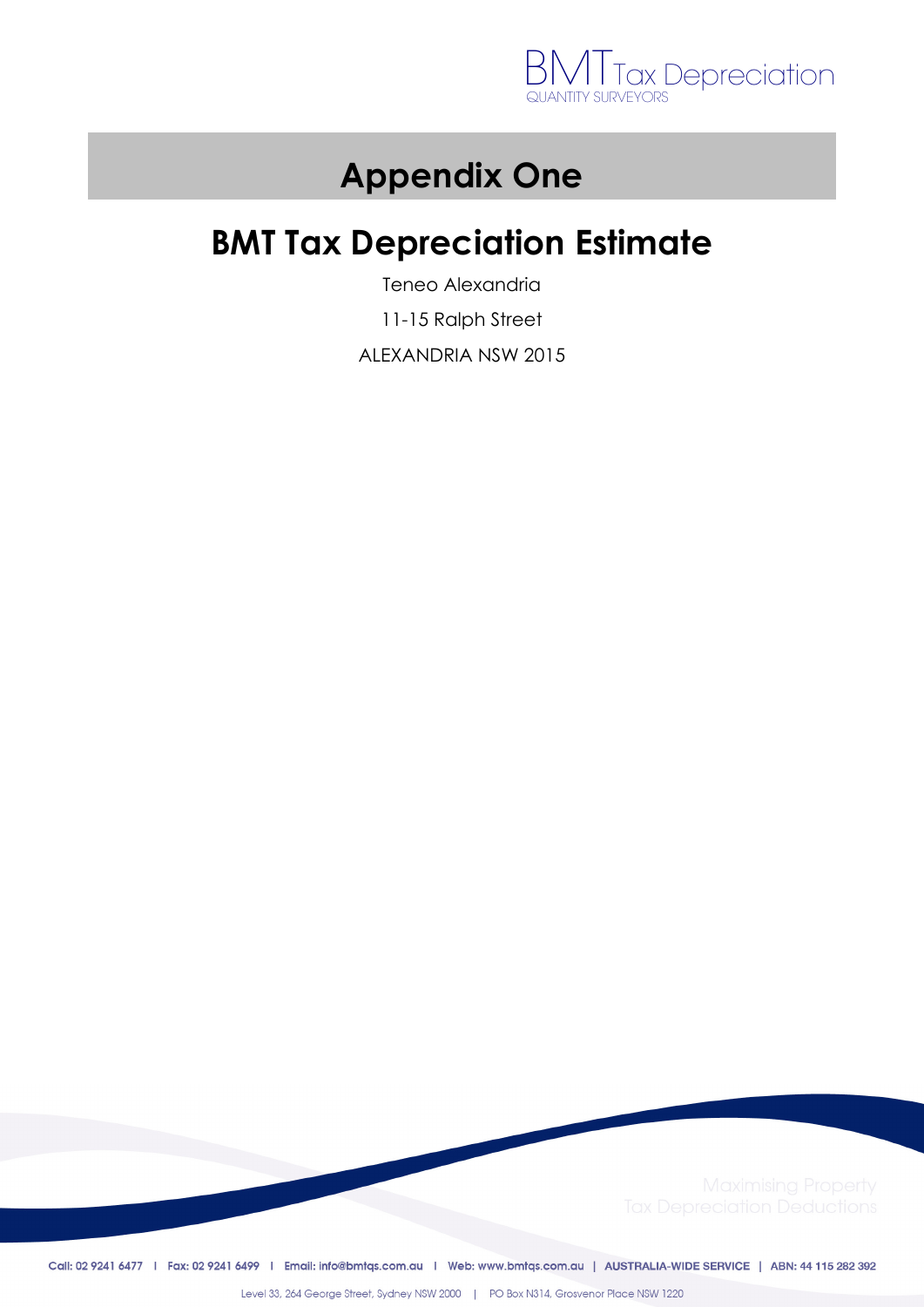## Estimate of Depreciation Claimable Typical 1 Bedroom + Study (Loft), Teneo Alexandria 11-15 Ralph Street, ALEXANDRIA NSW 2015

| Maximum        |                      |             |              |
|----------------|----------------------|-------------|--------------|
| Year           | Plant &<br>Equipment | Division 43 | <b>Total</b> |
| 1              | 7,138                | 7,030       | 14,168       |
| $\overline{2}$ | 4,885                | 7,030       | 11.915       |
| 3              | 3.728                | 7.030       | 10,758       |
| $\overline{4}$ | 3.278                | 7.030       | 10,308       |
| 5              | 2.649                | 7,030       | 9.679        |
| 6              | 2,188                | 7.030       | 9.218        |
| 7              | 1.841                | 7.030       | 8.871        |
| 8              | 1,349                | 7,030       | 8.379        |
| 9              | 1,286                | 7,030       | 8,316        |
| 10             | 930                  | 7.030       | 7,960        |
| $11 +$         | 5,339                | 210,870     | 216,209      |
| Total          | \$34,611             | \$281,170   | \$315,781    |

| Minimum        |                      |                    |              |
|----------------|----------------------|--------------------|--------------|
| Year           | Plant &<br>Equipment | <b>Division 43</b> | <b>Total</b> |
| 1              | 5,840                | 5,752              | 11,592       |
| $\overline{2}$ | 3.997                | 5,752              | 9.749        |
| 3              | 3.050                | 5.752              | 8,802        |
| $\overline{4}$ | 2.682                | 5,752              | 8,434        |
| 5              | 2,167                | 5,752              | 7.919        |
| 6              | 1,790                | 5.752              | 7.542        |
| $\overline{7}$ | 1,507                | 5.752              | 7.259        |
| 8              | 1,103                | 5,752              | 6,855        |
| 9              | 1.052                | 5.752              | 6.804        |
| 10             | 761                  | 5.752              | 6.513        |
| $11 +$         | 4.369                | 172,530            | 176.899      |
| Total          | \$28,318             | \$230,050          | \$258,368    |





\* assumes settlement on 1 July in any given year.

This is an estimate only and should not be applied or acted upon. Depreciation of plant is based on the Diminishing Value method of depreciation applying Low-Value Pooling. The Division 43 Write Off Allowance is calculated using 2.5% depending on the property type and date of construction. This estimate is based upon legislation in force at the date of report production.

#### **This Estimate Cannot Be Used For Taxation Purposes**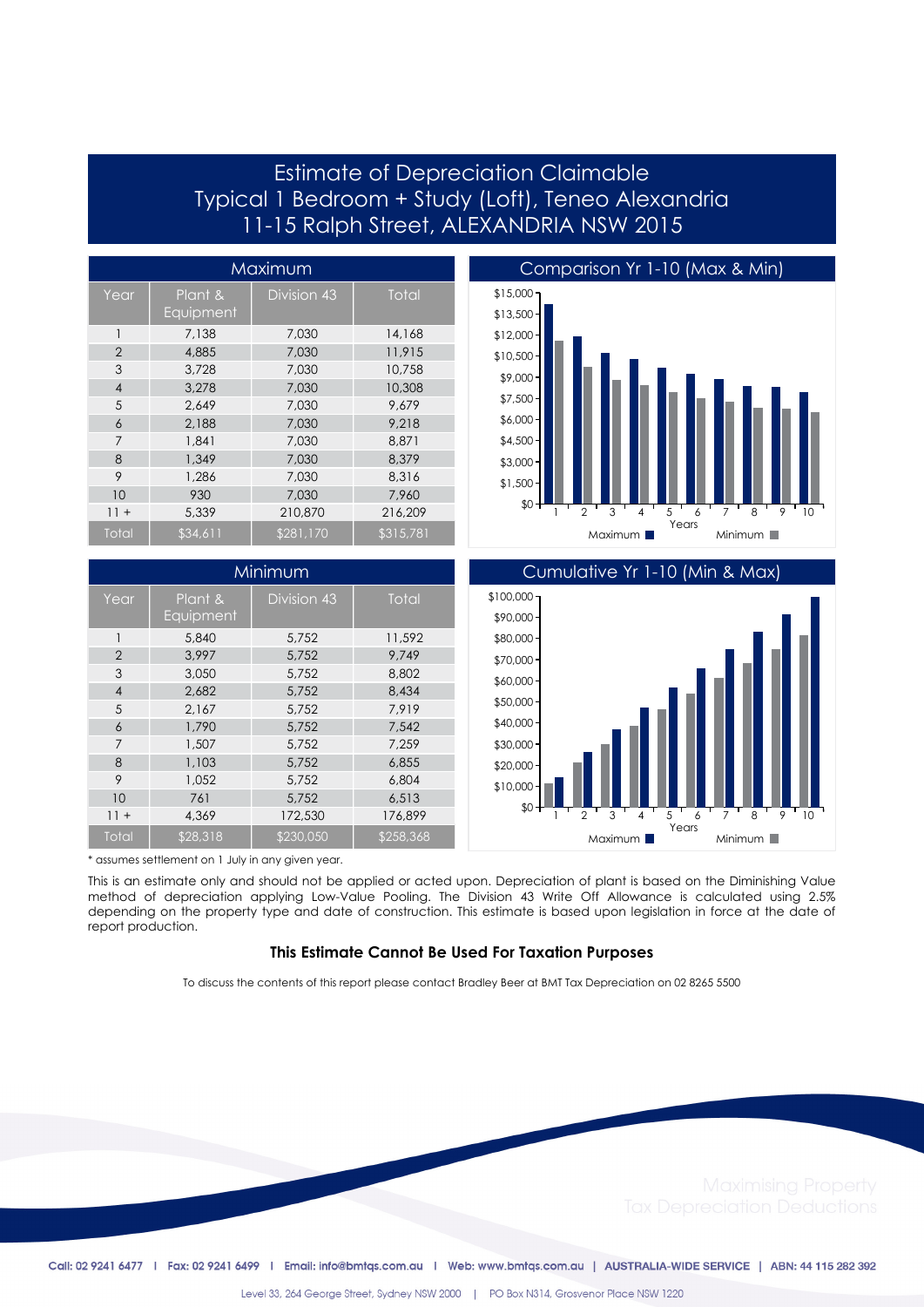## Estimate of Depreciation Claimable Typical 1 Bedroom Apartment, Teneo Alexandria 11-15 Ralph Street, ALEXANDRIA NSW 2015

| Maximum        |                      |             |              |
|----------------|----------------------|-------------|--------------|
| Year           | Plant &<br>Equipment | Division 43 | <b>Total</b> |
| 1              | 7.039                | 6,866       | 13,905       |
| $\overline{2}$ | 4,500                | 6,866       | 11,366       |
| 3              | 3.450                | 6.866       | 10,316       |
| $\overline{4}$ | 3.054                | 6,866       | 9.920        |
| 5              | 2,486                | 6,866       | 9.352        |
| 6              | 2.067                | 6,866       | 8.933        |
| 7              | 1,740                | 6,866       | 8,606        |
| 8              | 1,269                | 6,866       | 8,135        |
| 9              | 1,191                | 6,866       | 8.057        |
| 10             | 860                  | 6,866       | 7,726        |
| $11 +$         | 4.896                | 205,999     | 210.895      |
| Total          | \$32,552             | \$274,659   | \$307,211    |

| Minimum        |                      |             |              |
|----------------|----------------------|-------------|--------------|
| Year           | Plant &<br>Equipment | Division 43 | <b>Total</b> |
| 1              | 5.759                | 5,618       | 11,377       |
| $\overline{2}$ | 3,682                | 5,618       | 9,300        |
| 3              | 2,822                | 5,618       | 8,440        |
| $\overline{4}$ | 2.498                | 5.618       | 8.116        |
| 5              | 2,034                | 5,618       | 7,652        |
| 6              | 1,691                | 5,618       | 7.309        |
| $\overline{7}$ | 1.424                | 5.618       | 7.042        |
| 8              | 1,039                | 5,618       | 6,657        |
| 9              | 975                  | 5.618       | 6.593        |
| 10             | 704                  | 5.618       | 6.322        |
| $11 +$         | 4,006                | 168,545     | 172,551      |
| Total          | \$26,634             | \$224,725   | \$251,359    |





\* assumes settlement on 1 July in any given year.

This is an estimate only and should not be applied or acted upon. Depreciation of plant is based on the Diminishing Value method of depreciation applying Low-Value Pooling. The Division 43 Write Off Allowance is calculated using 2.5% depending on the property type and date of construction. This estimate is based upon legislation in force at the date of report production.

#### **This Estimate Cannot Be Used For Taxation Purposes**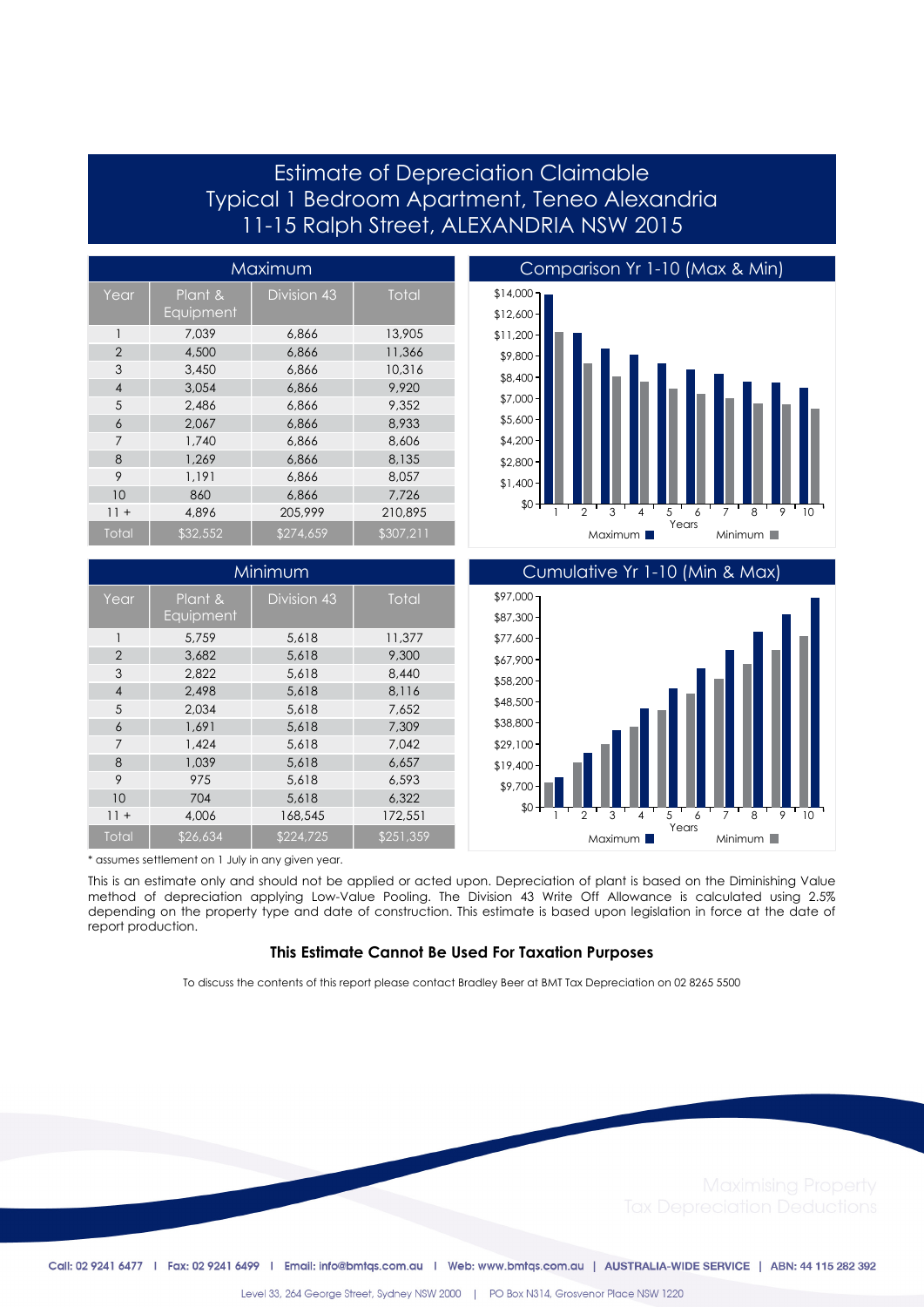## Estimate of Depreciation Claimable Typical 1 Bedroom + Study Apartment, Teneo Alexandria 11-15 Ralph Street, ALEXANDRIA NSW 2015

| Maximum        |                      |             |           |
|----------------|----------------------|-------------|-----------|
| Year           | Plant &<br>Equipment | Division 43 | Total     |
| 1              | 7,138                | 7,153       | 14,291    |
| $\overline{2}$ | 4,885                | 7,153       | 12.038    |
| 3              | 3.728                | 7.153       | 10.881    |
| $\overline{4}$ | 3.278                | 7,153       | 10.431    |
| 5              | 2.649                | 7,153       | 9,802     |
| 6              | 2,188                | 7,153       | 9.341     |
| 7              | 1,841                | 7.153       | 8.994     |
| 8              | 1,349                | 7,153       | 8.502     |
| 9              | 1,286                | 7,153       | 8.439     |
| 10             | 930                  | 7,153       | 8.083     |
| $11 +$         | 5.339                | 214,588     | 219.927   |
| Total          | \$34,611             | \$286,118   | \$320,729 |

| Minimum        |                      |                    |           |
|----------------|----------------------|--------------------|-----------|
| Year           | Plant &<br>Equipment | <b>Division 43</b> | Total     |
| 1              | 5,840                | 5,853              | 11,693    |
| $\overline{2}$ | 3.997                | 5,853              | 9,850     |
| 3              | 3.050                | 5,853              | 8,903     |
| $\overline{4}$ | 2.682                | 5,853              | 8.535     |
| 5              | 2,167                | 5,853              | 8,020     |
| 6              | 1,790                | 5,853              | 7.643     |
| $\overline{7}$ | 1,507                | 5,853              | 7,360     |
| 8              | 1,103                | 5,853              | 6,956     |
| 9              | 1.052                | 5,853              | 6,905     |
| 10             | 761                  | 5,853              | 6,614     |
| $11 +$         | 4,369                | 175,572            | 179.941   |
| Total          | \$28,318             | \$234,102          | \$262,420 |





\* assumes settlement on 1 July in any given year.

This is an estimate only and should not be applied or acted upon. Depreciation of plant is based on the Diminishing Value method of depreciation applying Low-Value Pooling. The Division 43 Write Off Allowance is calculated using 2.5% depending on the property type and date of construction. This estimate is based upon legislation in force at the date of report production.

#### **This Estimate Cannot Be Used For Taxation Purposes**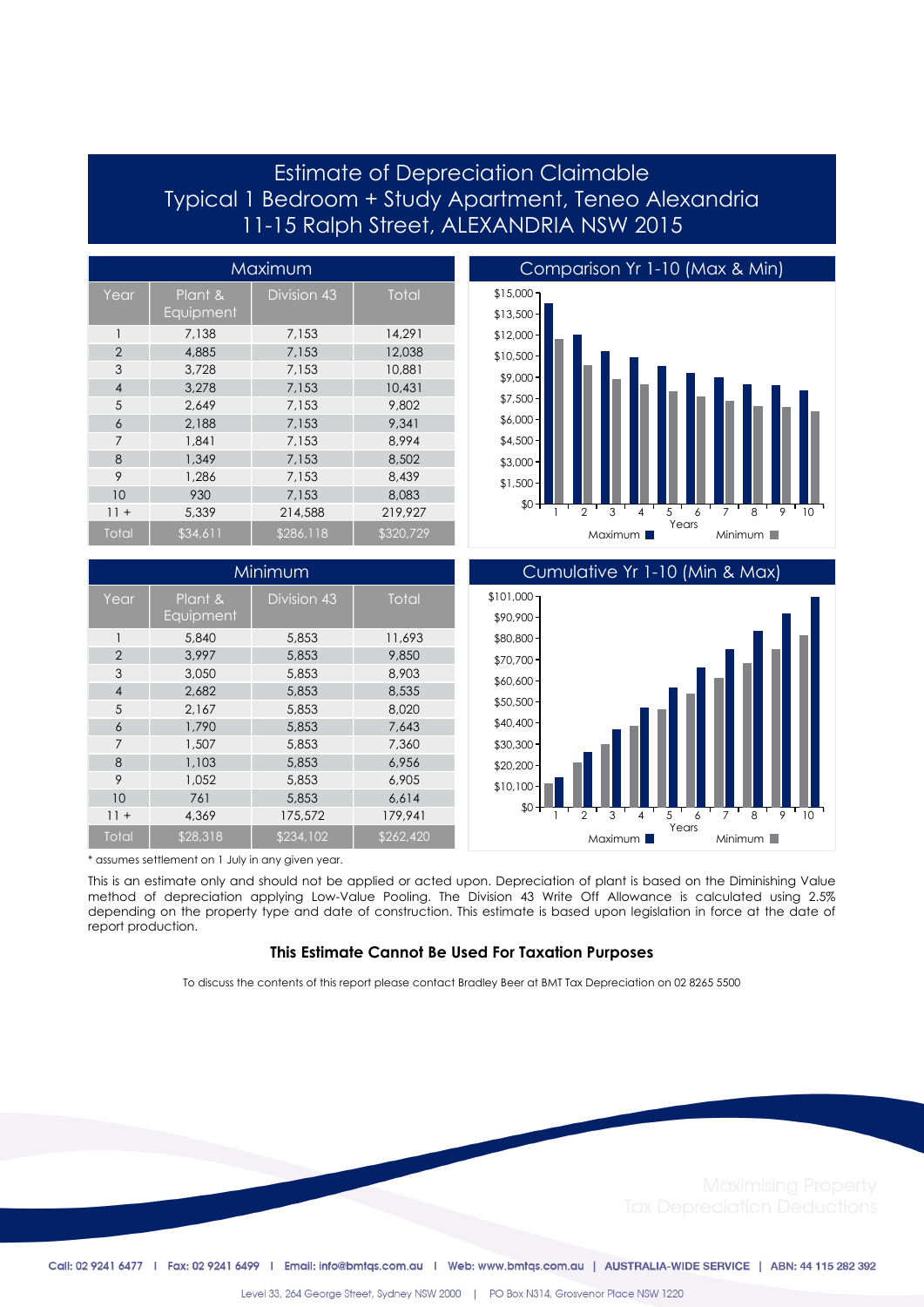## Estimate of Depreciation Claimable Typical 2 Bedroom Apartment, Teneo Alexandria 11-15 Ralph Street, ALEXANDRIA NSW 2015

| Maximum        |                      |             |              |
|----------------|----------------------|-------------|--------------|
| Year           | Plant &<br>Equipment | Division 43 | <b>Total</b> |
| 1              | 6,884                | 7,304       | 14,188       |
| $\overline{2}$ | 5.199                | 7.304       | 12,503       |
| 3              | 3.926                | 7.304       | 11,230       |
| $\overline{4}$ | 3,405                | 7.304       | 10,709       |
| 5              | 2,737                | 7.304       | 10,041       |
| 6              | 2.246                | 7.304       | 9,550        |
| 7              | 1,880                | 7.304       | 9.184        |
| 8              | 1,375                | 7.304       | 8.679        |
| 9              | 1,305                | 7.304       | 8.609        |
| 10             | 944                  | 7.304       | 8,248        |
| $11 +$         | 5.434                | 219,143     | 224,577      |
| Total          | \$35,335             | \$292,183   | \$327,518    |

| Minimum        |                      |             |           |
|----------------|----------------------|-------------|-----------|
| Year           | Plant &<br>Equipment | Division 43 | Total     |
| 1              | 5.632                | 5.976       | 11,608    |
| $\overline{2}$ | 4.253                | 5,976       | 10.229    |
| 3              | 3.212                | 5.976       | 9.188     |
| $\overline{4}$ | 2.786                | 5.976       | 8.762     |
| 5              | 2.239                | 5.976       | 8.215     |
| 6              | 1,838                | 5.976       | 7.814     |
| $\overline{7}$ | 1,538                | 5.976       | 7.514     |
| 8              | 1,125                | 5,976       | 7.101     |
| 9              | 1.067                | 5.976       | 7.043     |
| 10             | 772                  | 5,976       | 6,748     |
| $11 +$         | 4,446                | 179,299     | 183,745   |
| Total          | \$28,908             | \$239,059   | \$267,967 |





\* assumes settlement on 1 July in any given year.

This is an estimate only and should not be applied or acted upon. Depreciation of plant is based on the Diminishing Value method of depreciation applying Low-Value Pooling. The Division 43 Write Off Allowance is calculated using 2.5% depending on the property type and date of construction. This estimate is based upon legislation in force at the date of report production.

#### **This Estimate Cannot Be Used For Taxation Purposes**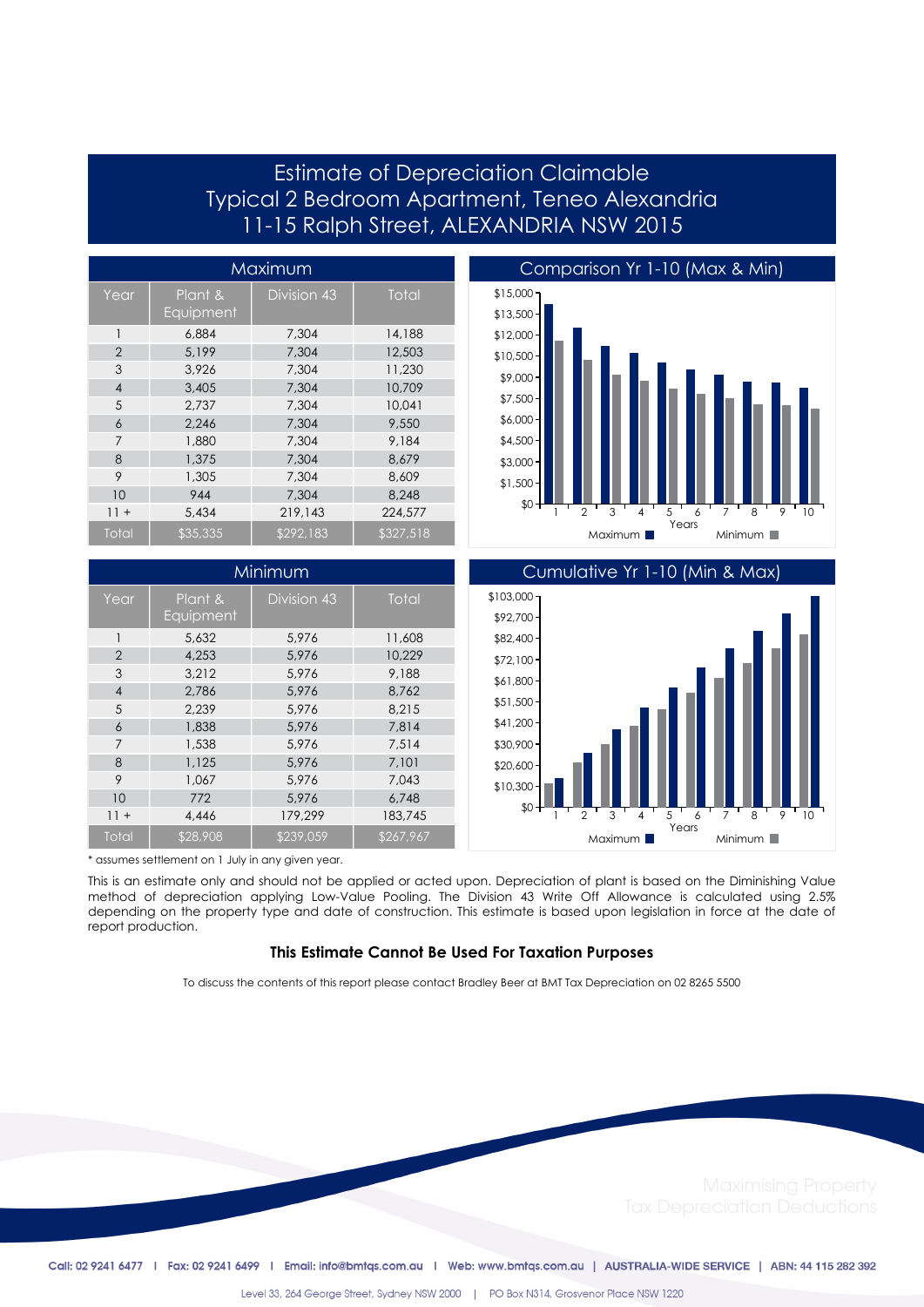## Estimate of Depreciation Claimable Typical 1 Bedroom + MPR, Teneo Alexandria 11-15 Ralph Street, ALEXANDRIA NSW 2015

| Maximum        |                      |             |              |
|----------------|----------------------|-------------|--------------|
| Year           | Plant &<br>Equipment | Division 43 | <b>Total</b> |
| 1              | 7.429                | 8,055       | 15,484       |
| $\overline{2}$ | 5.462                | 8.055       | 13,517       |
| 3              | 4.146                | 8.055       | 12.201       |
| $\overline{4}$ | 3.414                | 8.055       | 11,469       |
| 5              | 2.979                | 8.055       | 11.034       |
| 6              | 2.432                | 8.055       | 10,487       |
| 7              | 2.019                | 8.055       | 10.074       |
| 8              | 1.492                | 8.055       | 9.547        |
| 9              | 1,135                | 8,055       | 9.190        |
| 10             | 1,154                | 8.055       | 9.209        |
| $11 +$         | 6.248                | 241.696     | 247.944      |
| Total          | \$37,910             | \$322,246   | \$360,156    |

| Minimum        |                      |             |              |
|----------------|----------------------|-------------|--------------|
| Year           | Plant &<br>Equipment | Division 43 | <b>Total</b> |
| 1              | 6.079                | 6.591       | 12,670       |
| $\overline{2}$ | 4.469                | 6.591       | 11,060       |
| 3              | 3.392                | 6.591       | 9.983        |
| $\overline{4}$ | 2.794                | 6,591       | 9.385        |
| 5              | 2.437                | 6,591       | 9.028        |
| 6              | 1,990                | 6.591       | 8,581        |
| $\overline{7}$ | 1,652                | 6,591       | 8,243        |
| 8              | 1,220                | 6,591       | 7,811        |
| 9              | 929                  | 6.591       | 7,520        |
| 10             | 944                  | 6,591       | 7,535        |
| $11 +$         | 5,112                | 197.752     | 202.864      |
| Total          | \$31,018             | \$263,662   | \$294,680    |





\* assumes settlement on 1 July in any given year.

This is an estimate only and should not be applied or acted upon. Depreciation of plant is based on the Diminishing Value method of depreciation applying Low-Value Pooling. The Division 43 Write Off Allowance is calculated using 2.5% depending on the property type and date of construction. This estimate is based upon legislation in force at the date of report production.

#### **This Estimate Cannot Be Used For Taxation Purposes**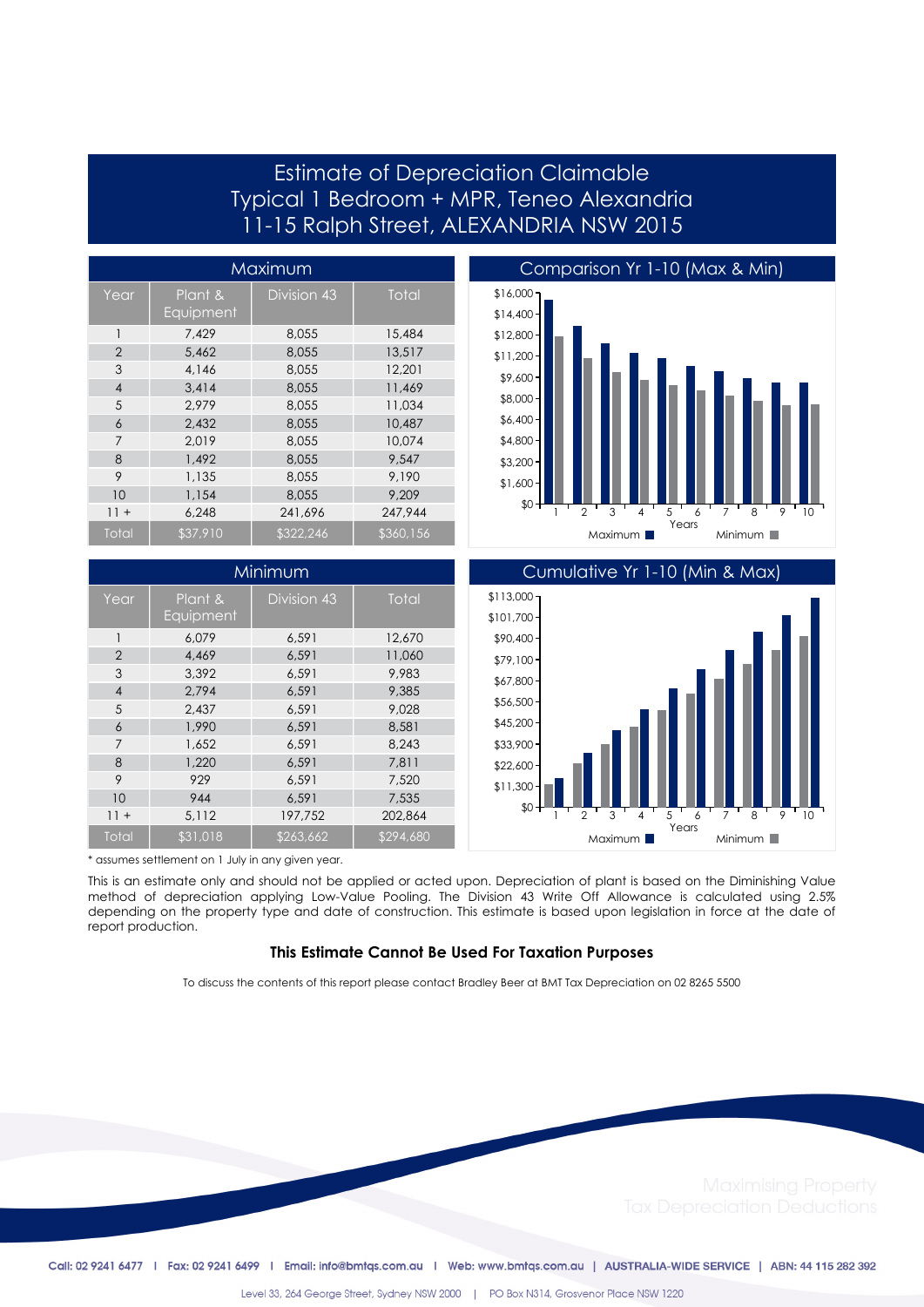## Estimate of Depreciation Claimable Typical 2 Bedroom + Study Apartment, Teneo Alexandria 11-15 Ralph Street, ALEXANDRIA NSW 2015

| Maximum        |                      |                    |           |
|----------------|----------------------|--------------------|-----------|
| Year           | Plant &<br>Equipment | <b>Division 43</b> | Total     |
| 1              | 8,330                | 10,507             | 18,837    |
| $\overline{2}$ | 6.769                | 10,507             | 17.276    |
| 3              | 5.096                | 10,507             | 15,603    |
| $\overline{4}$ | 4,126                | 10,507             | 14,633    |
| 5              | 3,365                | 10,507             | 13,872    |
| 6              | 2,956                | 10,507             | 13,463    |
| 7              | 2.423                | 10,507             | 12,930    |
| 8              | 1,807                | 10,507             | 12,314    |
| 9              | 1,396                | 10,507             | 11,903    |
| 10             | 1,111                | 10,507             | 11,618    |
| $11 +$         | 8,308                | 315,209            | 323,517   |
| Total          | \$45,687             | \$420,279          | \$465,966 |







\* assumes settlement on 1 July in any given year.

This is an estimate only and should not be applied or acted upon. Depreciation of plant is based on the Diminishing Value method of depreciation applying Low-Value Pooling. The Division 43 Write Off Allowance is calculated using 2.5% depending on the property type and date of construction. This estimate is based upon legislation in force at the date of report production.

#### **This Estimate Cannot Be Used For Taxation Purposes**